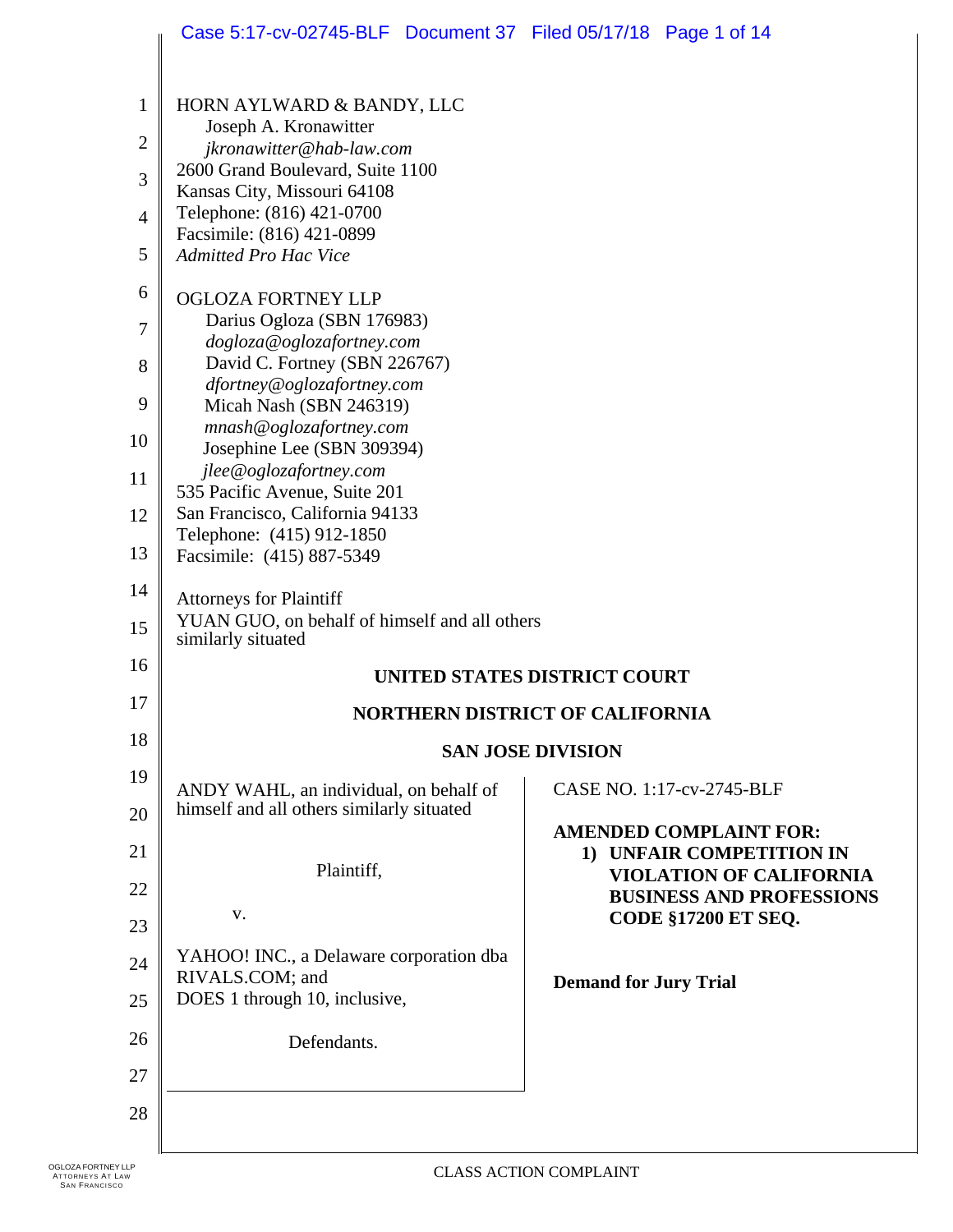- 1 2 Plaintiff Yuan Guo,<sup>1</sup> on behalf of himself and all others similarly situated, alleges the following against Defendant Yahoo! Inc. dba Rivals.com:
- 3

#### **INTRODUCTION**

4 5 6 7 8 9 10 11 12 13 1. Plaintiff brings this class action on behalf of himself and a class of others similarly situated consisting of all persons who, within the applicable statute of limitations period, purchased subscriptions from Defendant Yahoo! Inc. dba Rivals.com ("Yahoo" or "Rivals" or "Defendant") and whose credit cards, debit cards, or bank accounts were charged on a recurring basis by Defendant, as part of an automatic renewal plan or continuous service offer. The class of others similarly situated to Plaintiff is referred to herein as "Class Members." The claims for damages, restitution, injunctive and/or other equitable relief, and reasonable attorneys' fees and costs arise under California Business and Professions Code (hereinafter "Cal. B&P Code") §§ 17602, 17603, and 17604) and 17200, *et seq.*, and California Code of Civil Procedure § 1021.5.

- 14 15 16 17 18 19 20 21 2. Rivals engages in unlawful and unfair business practices through its sale of monthly and annual subscriptions to its website. Rivals disregards its legal obligations under California's Automatic Renewal Law and exploits consumers by failing to present its automatic renewal and continuous service offer terms in a clear and conspicuous manner before the subscription is fulfilled and in visual proximity to the request for consent to the offer. Rivals wrongfully renews subscriptions and charges consumers' credit cards without first obtaining consumers' affirmative consent to such terms and fails to clearly indicate its cancellation policy and provide information regarding how to cancel a subscription.
- 22 23 24 3. Rivals has taken and continues to take advantage of consumers by including an invalid liquidated damages provision in its subscription agreement declaring all subscription/membership fees non-refundable. Regardless of when a user terminates his or her
- 25 subscription, Rivals refuses to provide refunds in any amount. Rivals intimidates consumers to
- 26
- 27

 $\overline{a}$ 

28 <sup>1</sup> Defendant Yahoo! Inc. does not object to Plaintiff Guo joining this lawsuit for purposes of representing the proposed settlement class.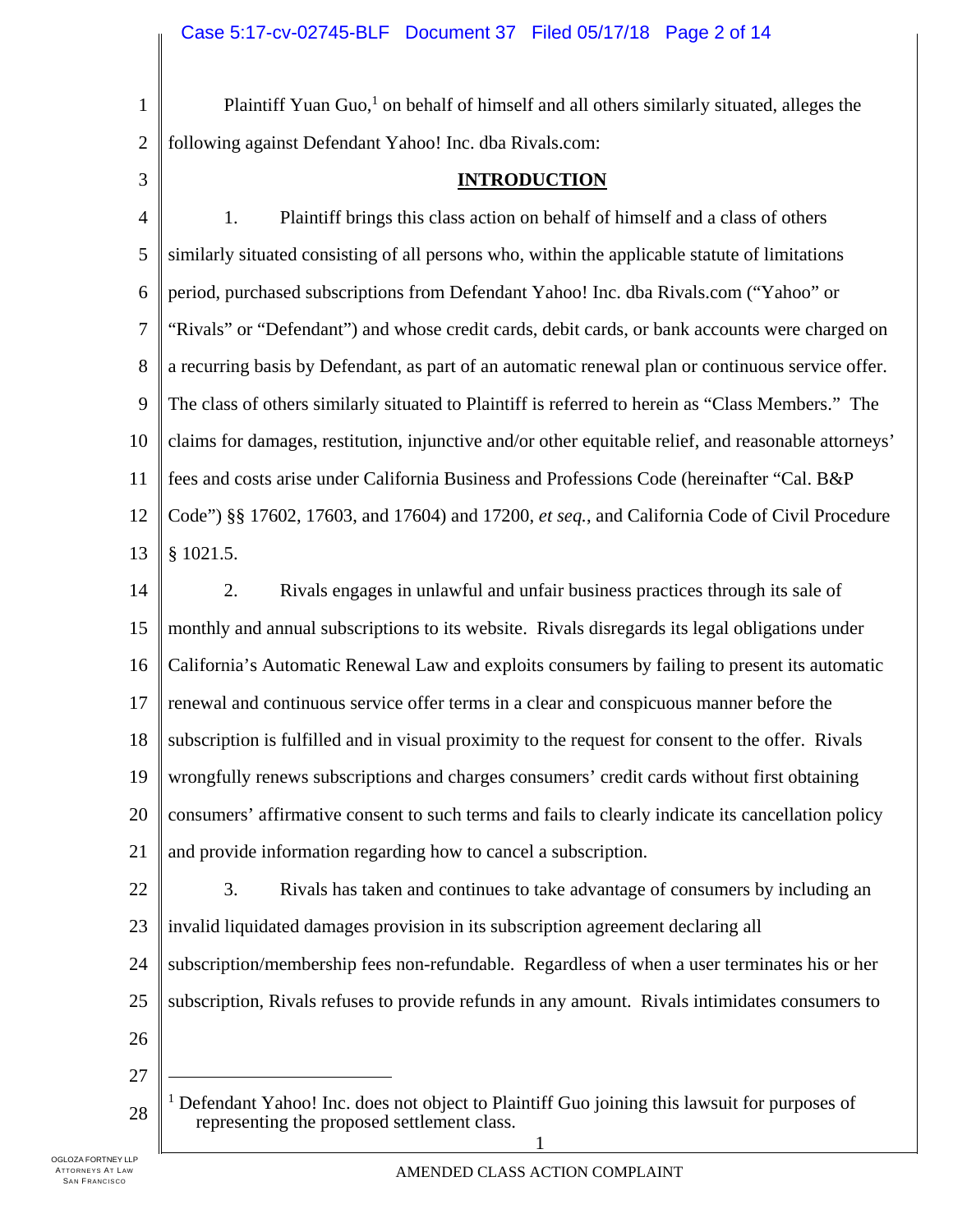## Case 5:17-cv-02745-BLF Document 37 Filed 05/17/18 Page 3 of 14

| $\mathbf{1}$   | prevent them from even asking for refunds by including subscription terms stating that should a       |  |  |
|----------------|-------------------------------------------------------------------------------------------------------|--|--|
| $\mathbf{2}$   | subscriber request a refund which is then denied for a valid reason under Rivals' Terms of            |  |  |
| 3              | Service and subsequently choose to file a claim against Rivals, Rivals is entitled to collect all     |  |  |
| $\overline{4}$ | costs associated with defending such a claim.                                                         |  |  |
| 5              | 4.<br>As a result of the above, Plaintiff, on behalf of himself and Class Members, seeks              |  |  |
| 6              | damages, restitution, declaratory relief, injunctive relief, and reasonable attorneys' fees and costs |  |  |
| 7              | pursuant to Cal. B&P Code §§ 17203, 17204, and 17603 and Code of Civil Procedure § 1021.5.            |  |  |
| 8              | <b>THE PARTIES</b>                                                                                    |  |  |
| 9              | 5.<br>Plaintiff Yuan Guo is a resident of Foster City, CA. Plaintiff and Class Members                |  |  |
| 10             | are consumers as defined in Cal. B&P Code § 17601(d).                                                 |  |  |
| 11             | 6.<br>On information and belief, Defendant Yahoo is a corporation organized under the                 |  |  |
| 12             | laws of the State of Delaware with its principal place of business in Sunnyvale, California.          |  |  |
| 13             | 7.<br>Plaintiff is unaware of the true names and capacities of defendants DOES 1                      |  |  |
| 14             | through 10 and thereby sues such defendants by fictitious names. Plaintiff is informed and            |  |  |
| 15             | believes that each of the defendants, including each fictitiously named defendant, is liable in       |  |  |
| 16             | some manner for the events alleged in this complaint. Plaintiff will amend this complaint to          |  |  |
| 17             | allege the true names and capacities of these defendants when ascertained.                            |  |  |
| 18             | 8.<br>Plaintiff is informed and believes, and thereon alleges, that each of the                       |  |  |
| 19             | defendants, including each fictitiously named defendant, is now and has been at all times herein      |  |  |
| 20             | mentioned the agent, servant, employee, partner, associate, joint venture, co-participant and/or      |  |  |
| 21             | principal of each of the remaining defendants, and that each defendant has been, at all times         |  |  |
| 22             | mentioned herein, acting within the scope of such relationship and with the full knowledge,           |  |  |
| 23             | consent, authority, ratification and/or permission of each of the remaining defendants.               |  |  |
| 24             | <b>JURISDICTION AND VENUE</b>                                                                         |  |  |
| 25             | 9.<br>This Court has jurisdiction pursuant to 28 U.S.C. §§ 1332 because federal courts                |  |  |
| 26             | have original jurisdiction over class actions, such as this one, where the amount in controversy      |  |  |
| 27             | exceeds \$5 million in the aggregate for the entire class, exclusive of interest and costs; the       |  |  |
| 28             |                                                                                                       |  |  |
|                | $\overline{2}$                                                                                        |  |  |

 $\mathbb{L}$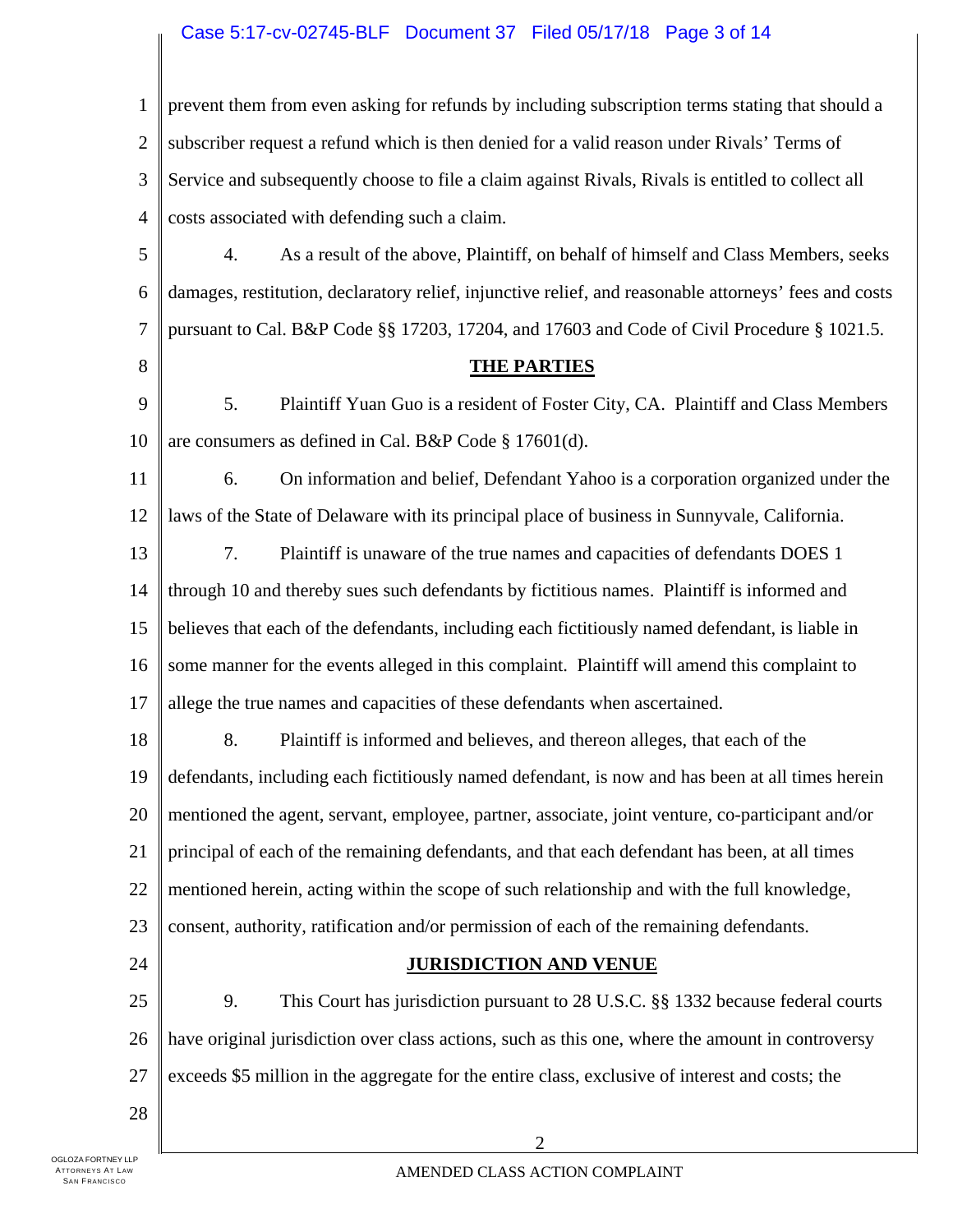#### Case 5:17-cv-02745-BLF Document 37 Filed 05/17/18 Page 4 of 14

1 2 3 putative class action contains at least 100 members; and any member of the putative class is a citizen of a state different from that of any defendant. *See* 28 U.S.C. §§ 1332(d)(2), (d)(5)(B), and  $(d)(6)$ .

4 5 6 7 10. Venue is proper in this Court pursuant to 28 U.S.C. § 1391 because a substantial part of the events or omissions giving rise to the claim occurred in this District, Yahoo transacts a substantial amount of business in this District, or Yahoo otherwise has sufficient contacts with this District to justify it being fairly brought into this District.

8

#### **GENERAL ALLEGATIONS**

9

#### **A. Defendant's Business and Recurring Subscriptions**

10 11 12 13 14 15 16 17 18 11. Rivals is a network of websites that focuses on college football and basketball recruiting in the United States. Rivals currently employs more than 300 individuals and claims to be the "most respected name in team-specific college sports coverage and the country's No. 1 authority on college football and basketball recruiting." Rivals was acquired by Yahoo in 2007. 12. Although general access to Rivals' websites is free, Rivals also sells monthly and annual subscriptions that provide access to "premium" content and message boards. Purchasers of these subscriptions gain access to member-only message boards, exclusive highlights and recruiting interviews, and breaking recruiting news. Rivals has purportedly sold over 2.4 million subscriptions.

19 20 21 22 13. To purchase a subscription, the user is required to create an account by providing an email address and designating a username and password. The user then selects either an annual subscription for \$99.95 per year or a monthly subscription for \$9.95 per month. The user next selects a team for "exclusive message board posting."

23 24 14. To complete the subscription purchase, the user must provide billing information: credit card number, expiration date, security code, and postal code.

25 15. Below the billing information, there are links to Yahoo Terms of Service,

26 Additional Rivals Terms of Service, and Yahoo's Privacy Policy.

16. To complete the subscription order, the user clicks a button "Finish Strong."

28

27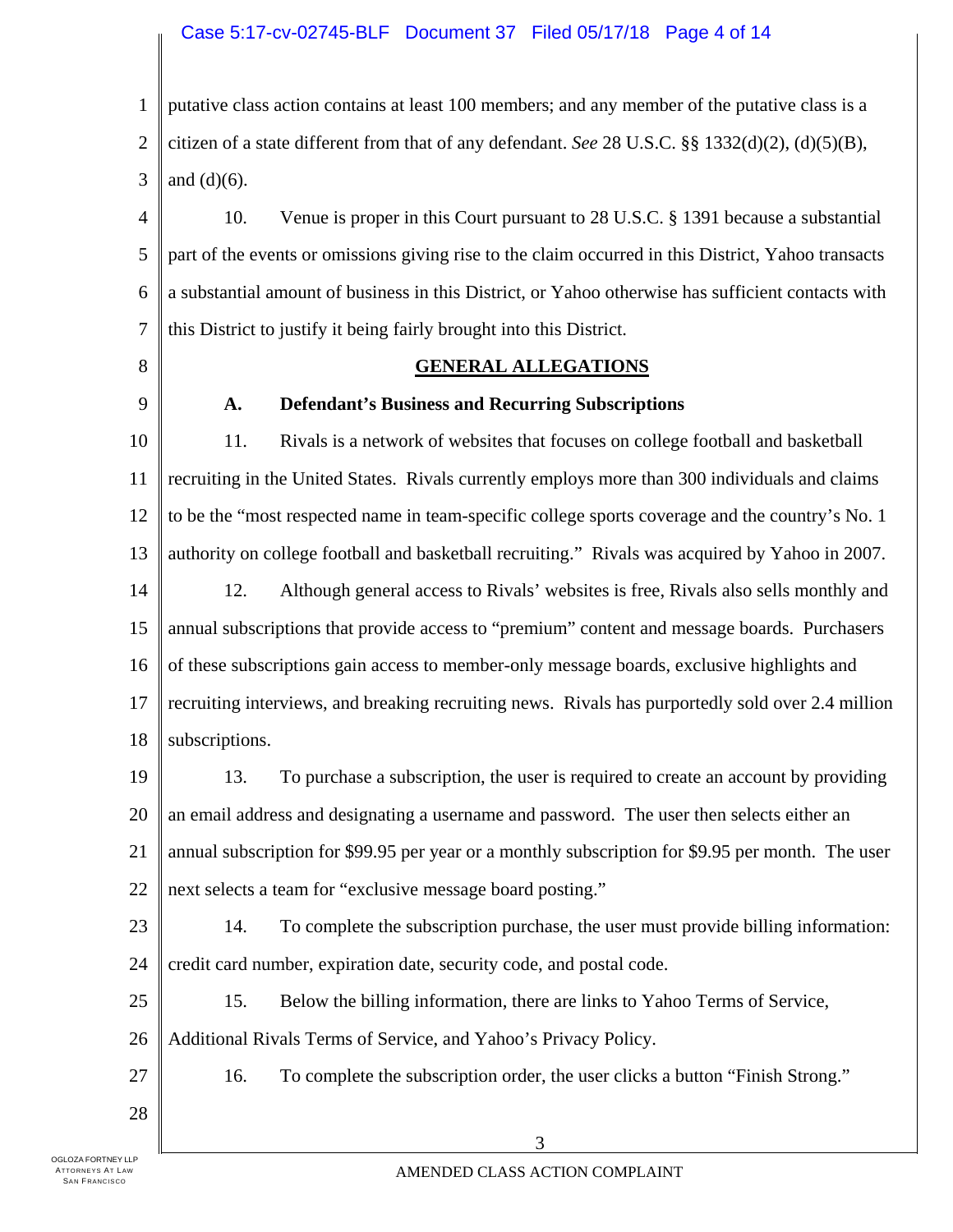1 2 3 4 5 6 7 8 9 10 11 12 13 14 15 16 17 18 19 20 21 22 23 24 25 26 27 28 17. For every subscription through this page, the user's payment method is charged at the initial time of purchase and then again every month thereafter if the user selects a one month membership, or every year thereafter if the user selects a one year membership. 18. There is no notice of the fact that the purchaser is agreeing to make recurring payments to Rivals anywhere on the sign up and payment page. 19. In addition, there is no notice anywhere on the sign up and payment page of the fact that once an automatic renewal is processed, the consumer is not entitled to a refund of any portion of his or her subscription fee. **B. Representative Plaintiff's Transaction** 20. On or about July 15, 2007, Plaintiff Yuan Guo visited Defendant's website, https://n.rivals.com. Plaintiff signed up for a one-year subscription and selected "California" as his favorite team (domain name: cal.rivals.com). This provided him with access to California specific news and message boards. Plaintiff then entered his billing information, selected "iwhatst4me" as his account name, and completed the registration process. 21. Defendant's website processed the transaction and charged Plaintiff's credit card. A charge for \$99.95 appeared on Plaintiff's credit card statement, and Plaintiff gained access to Rivals' members-only message boards and content following his completion of the registration process. 22. Subsequently, Defendant continued to charge Plaintiff's credit card on a recurring basis for an annual subscription. 23. At no time was Plaintiff aware that Rivals had a nonrefundable cancellation policy. **C. Defendant's Failure to Adhere to California's Automatic Renewal Law**  24. On December 1, 2010, California's Automatic Renewal Law, Cal. B&P Code §§ 17600-17606 came into effect. The legislature's intent for these statutes was to end the practice of ongoing charging of consumer credit or debit cards or third-party payment accounts without the consumers' explicit consent for ongoing shipments of a product or ongoing deliveries of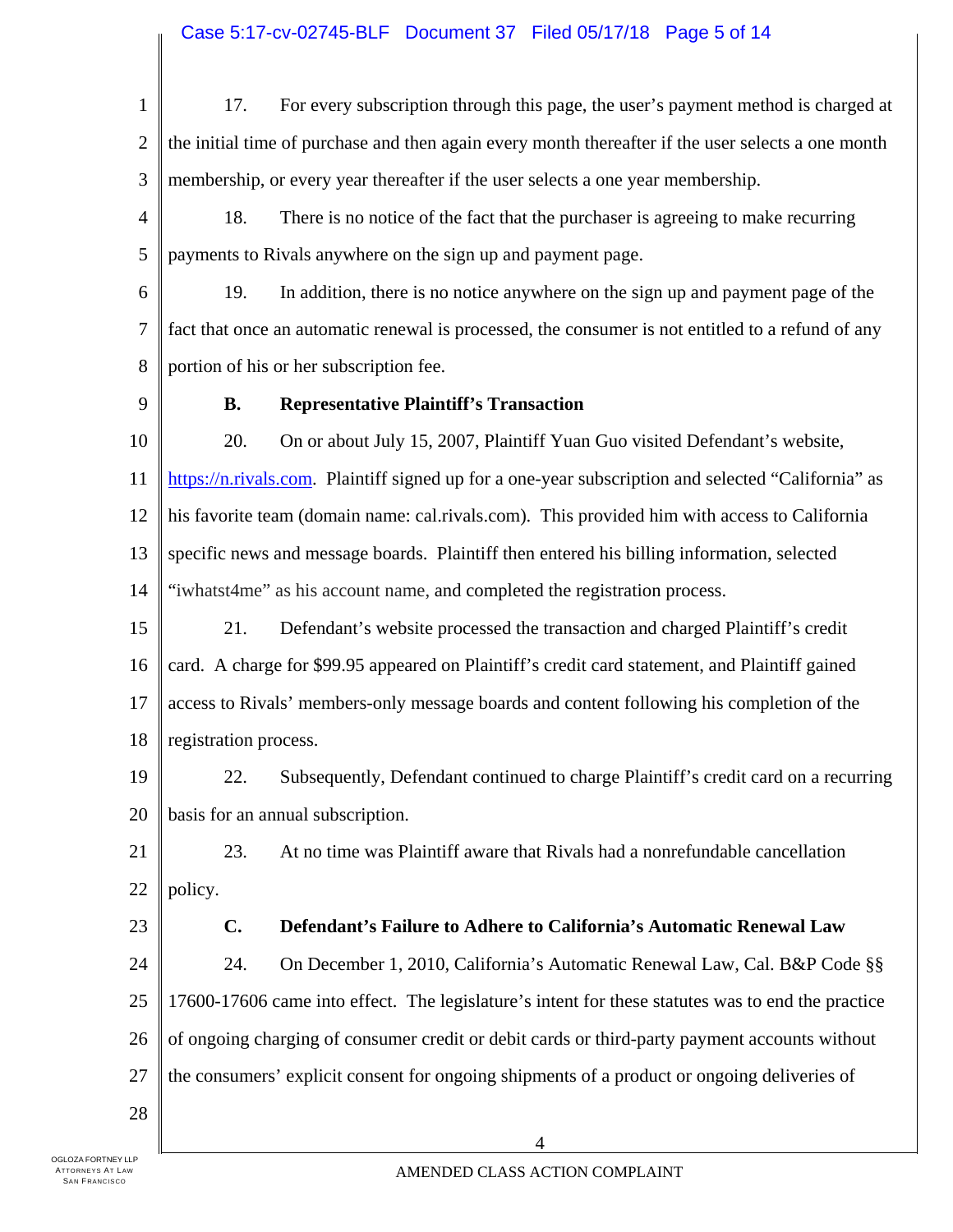| service. |
|----------|
|          |

| $\overline{2}$ | 25.<br>Subscriptions on Rivals' website automatically renew on a recurring basis either                                     |  |  |
|----------------|-----------------------------------------------------------------------------------------------------------------------------|--|--|
| 3              | monthly or annually depending on the user's chosen frequency and continue until the user                                    |  |  |
| $\overline{4}$ | cancels his or her subscription. Hence, after Plaintiff and Class Members purchased                                         |  |  |
| 5              | subscriptions, Rivals charged, and has continued to charge Plaintiff's and Class Members'                                   |  |  |
| 6              | original payment method on a monthly or annual basis.                                                                       |  |  |
| 7              | In offering its recurring membership subscriptions to Class Members, Defendant<br>26.                                       |  |  |
| 8              | has made automatic renewal or continuous service offers to consumers. Defendant's                                           |  |  |
| 9              | subscriptions are consequently subject to the requirements of California's Automatic Renewal                                |  |  |
| 10             | Law, codified as Cal. B&P Code §§ 17600-17606.                                                                              |  |  |
| 11             | 27.<br>Defendant has failed, and continues to fail, to: (a) present the automatic renewal                                   |  |  |
| 12             | offer terms or continuous service offer terms in a clear and conspicuous manner before the                                  |  |  |
| 13             | subscription is fulfilled and in visual proximity to the request for consent to the offer; (b) charge                       |  |  |
| 14             | the consumers' payment method after first obtaining the consumer's affirmative consent to the                               |  |  |
| 15             | agreement containing the automatic renewal offer terms or continuous offer terms; and (c)                                   |  |  |
| 16             | provide an acknowledgment that includes the automatic renewal or continuous service offer                                   |  |  |
| 17             | terms, cancellation policy, and information regarding how to cancel in a manner that is capable                             |  |  |
| 18             | of being retained by the consumer, in violation of Cal. B&P Code $\S 17602(a)$ .                                            |  |  |
| 19             | D.<br>Defendant's Nonrefundable Payment Terms in Violation of California's<br>Liquidated Damages Law, Cal. Civ. Code § 1671 |  |  |
| 20             | 28.<br>Pursuant to Rivals.com Additional Terms of Service, all subscription/membership                                      |  |  |
| 21<br>22       | fees are non-refundable. Regardless of the date of termination, there is no refund for any unused                           |  |  |
| 23             | portion of the current subscription.                                                                                        |  |  |
| 24             | 29.<br>Rivals.com Additional Terms of Service states that "[s] hould Subscriber request a                                   |  |  |
| 25             | refund which is denied for a valid reason under these Terms of Service, and should Subscriber                               |  |  |
| 26             | subsequently file a claim against Rivals, Rivals shall be entitled to collect from Subscriber all                           |  |  |
| 27             | costs (including attorneys fees) associated with defending such a claim."                                                   |  |  |
| 28             | 30.<br>The early termination fee terms in the Rivals.com Additional Terms of Service                                        |  |  |
|                | 5                                                                                                                           |  |  |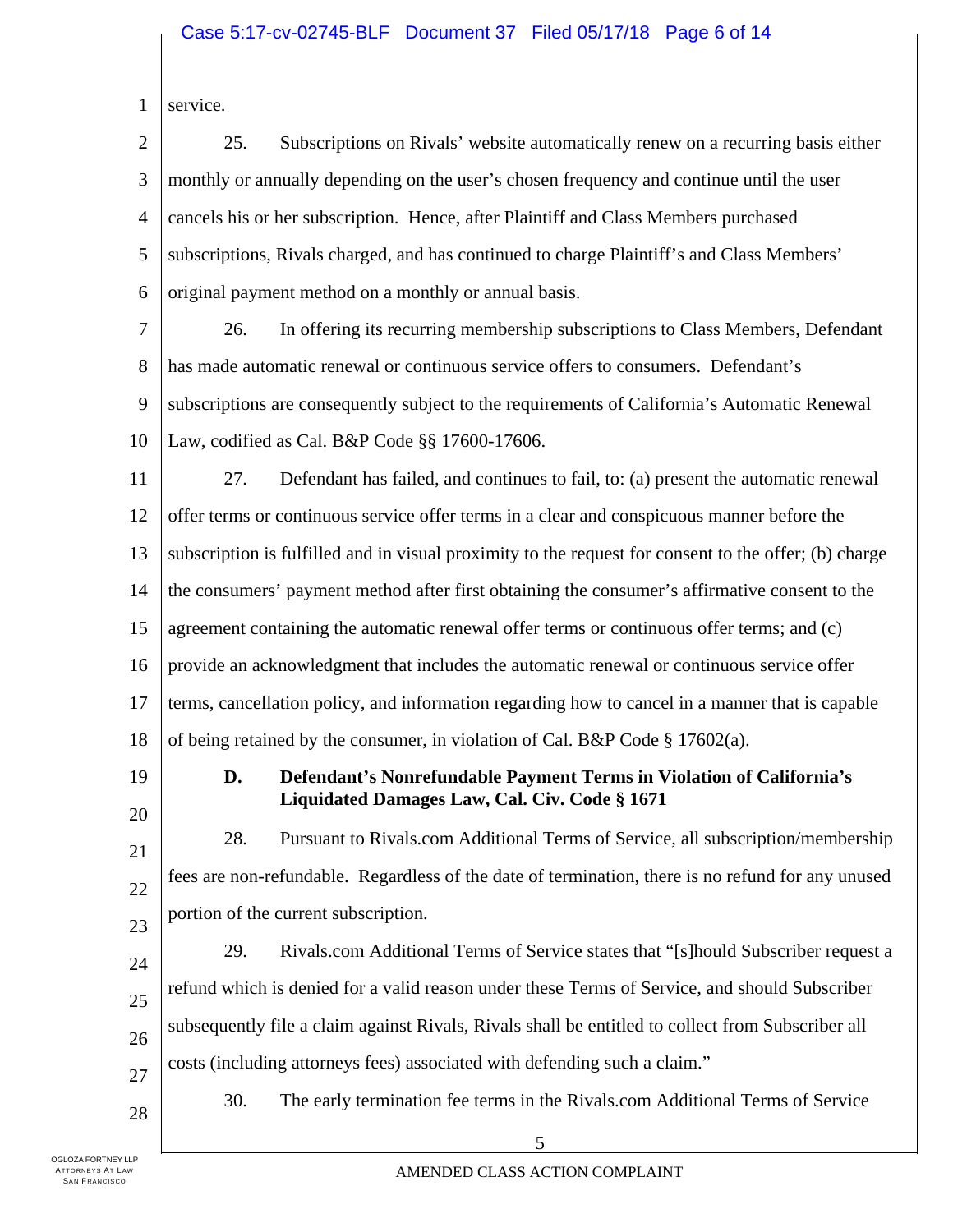### Case 5:17-cv-02745-BLF Document 37 Filed 05/17/18 Page 7 of 14

| $\mathbf{1}$   | are unreasonable in that they bear no reasonable relationship to the range of actual damages that |  |  |
|----------------|---------------------------------------------------------------------------------------------------|--|--|
| $\overline{2}$ | the parties could have anticipated would flow from a breach. Under Rivals' liquidated damages     |  |  |
| 3              | provision, a subscriber seeking to terminate his or her subscription the day after being charged  |  |  |
| 4              | for a subsequent month or year would be charged the full term's fee and have no recourse for a    |  |  |
| 5              | refund in any amount. It is unreasonable to claim that the actual cost of closing down one user's |  |  |
| 6              | access to certain areas of a website is equal to the entire month-long or yearlong subscription   |  |  |
| 7              | price.                                                                                            |  |  |
| 8              | <b>CLASS ACTION ALLEGATIONS</b>                                                                   |  |  |
| 9              | 31.<br>Plaintiff brings this action on behalf of himself and all others similarly situated        |  |  |
| 10             | (the "Class").                                                                                    |  |  |
| 11             | The proposed Class that Plaintiff seeks to represent consists of:<br>32.                          |  |  |
| 12             | California customers who were charged on a recurring basis by Rivals.com for a                    |  |  |
| 13             | subscription entered into between March 31, 2013 and the present.                                 |  |  |
| 14             | 33.<br>The action is appropriately suited for a Class Action for the following reasons:           |  |  |
| 15             | Common questions of law and fact exist as to all members of the Class. These<br>a.                |  |  |
| 16             | common questions predominate over questions affecting only individual Class                       |  |  |
| 17             | Members. The common questions, which may be determined without                                    |  |  |
| 18             | reference to the individual circumstances of any class member and are subject                     |  |  |
| 19             | to common proof, include, but are not limited to, the following:                                  |  |  |
| 20             | Whether Defendant presents the automatic renewal offer terms or                                   |  |  |
| 21             | continuous service terms in a "clear and conspicuous manner" before                               |  |  |
| 22             | the subscription or purchasing agreement is fulfilled;                                            |  |  |
| 23             | Whether Defendant presents the automatic renewal offer terms or<br>ii.                            |  |  |
| 24             | continuous service terms "in visual proximity" to the request for                                 |  |  |
| 25             | consent to the offer;                                                                             |  |  |
| 26             | iii.<br>Whether Defendant charged Plaintiff's and Class Members' credit                           |  |  |
| 27             | cards for an automatic renewal or continuous service without first                                |  |  |
| 28             | obtaining their affirmative consent to the agreement containing the                               |  |  |
| 11P            | 6                                                                                                 |  |  |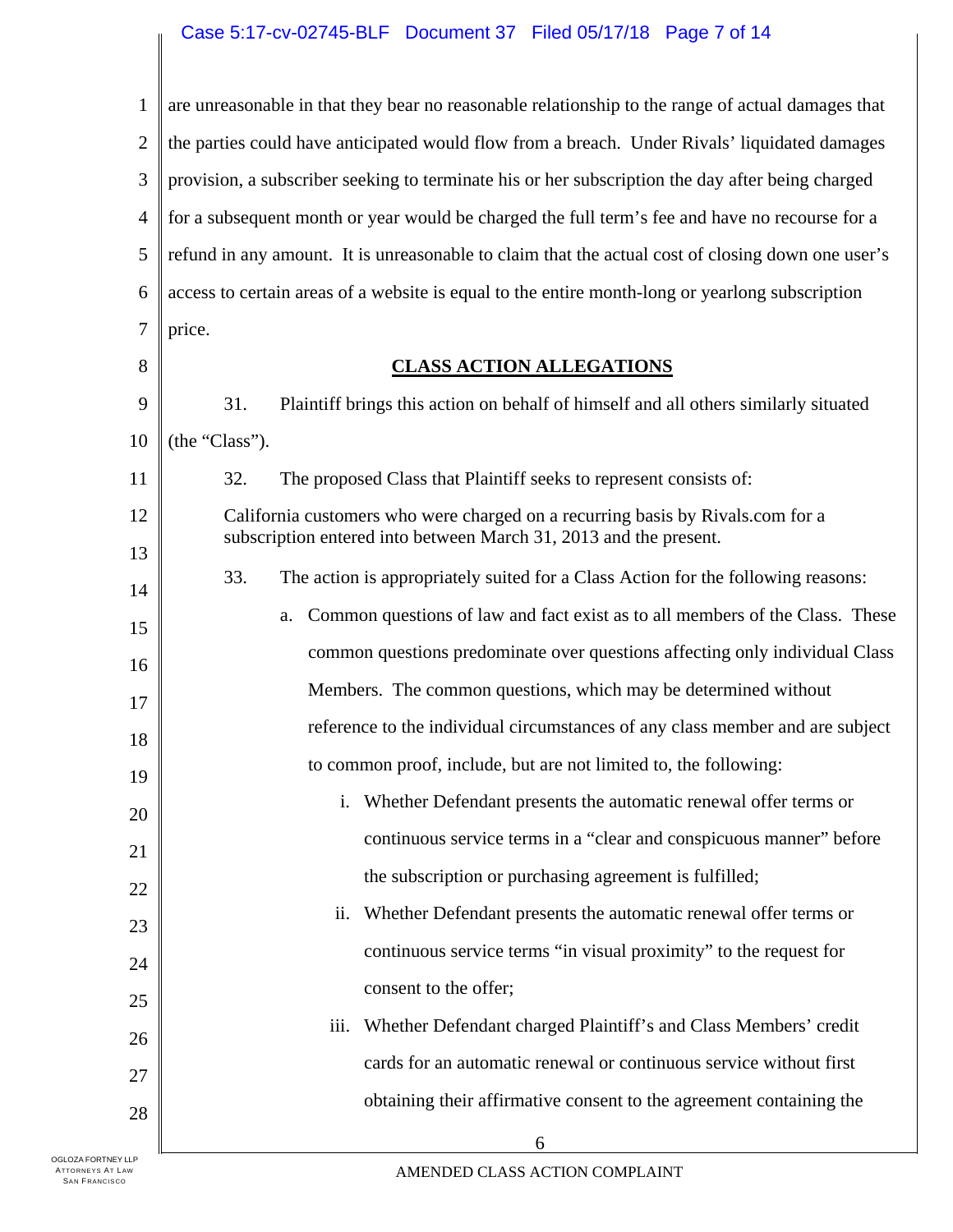| 1              | automatic renewal offer terms or continuous service offer terms;                                  |  |  |
|----------------|---------------------------------------------------------------------------------------------------|--|--|
| $\overline{2}$ | Whether Defendant failed and continues to fail to provide an<br>iv.                               |  |  |
| 3              | acknowledgment that includes the automatic renewal or continuous                                  |  |  |
| 4              | service offer terms, cancellation policy, and information regarding                               |  |  |
| 5              | how to cancel in a manner that is capable of being retained by the                                |  |  |
| 6              | consumer;                                                                                         |  |  |
| 7              | Whether Plaintiff and Class Members are entitled to restitution of<br>V.                          |  |  |
| 8              | money paid for subscriptions in circumstances where the services                                  |  |  |
| 9              | provided by Defendant are deemed an unconditional gift;                                           |  |  |
| 10             | Whether Plaintiff and Class Members are entitled to injunctive relief;<br>vi.                     |  |  |
| 11             | Whether Plaintiff and Class Members are entitled to attorneys' fees<br>vii.                       |  |  |
| 12             | and costs under California Code of Civil Procedure § 1021.5;                                      |  |  |
| 13             | Whether Defendant's no-refund policy constitutes an invalid<br>viii.                              |  |  |
| 14             | liquidated damages provision; and                                                                 |  |  |
| 15             | Whether Defendant's business practices violate California's Unfair<br>ix.                         |  |  |
| 16             | Competition Law, Cal. B&P Code § 17200, et seq.                                                   |  |  |
| 17             | b. Plaintiff's claims are typical of the claims of the Class Members. Plaintiff and               |  |  |
| 18             | all Class Members have sustained damages arising out of Defendant's                               |  |  |
| 19             | common course of wrongful conduct as described herein.                                            |  |  |
| 20             | Although the exact size of the Class is unknown and unavailable to Plaintiff at<br>$\mathbf{c}$ . |  |  |
| 21             | this time, it is clear that the class is so numerous that the individual joinder of               |  |  |
| 22             | all its members is impracticable. Plaintiff is informed and believes and                          |  |  |
| 23             | thereon alleges that the Class includes thousands of members. Plaintiff                           |  |  |
| 24             | alleges that the numbers may be ascertained through appropriate discovery,                        |  |  |
| 25             | including examination of Defendant's business records.                                            |  |  |
| 26             | Plaintiff will fairly and adequately represent and protect the interests of the<br>d.             |  |  |
| 27             | Class and has retained counsel competent and experienced in complex class                         |  |  |
| 28             |                                                                                                   |  |  |
|                | 7                                                                                                 |  |  |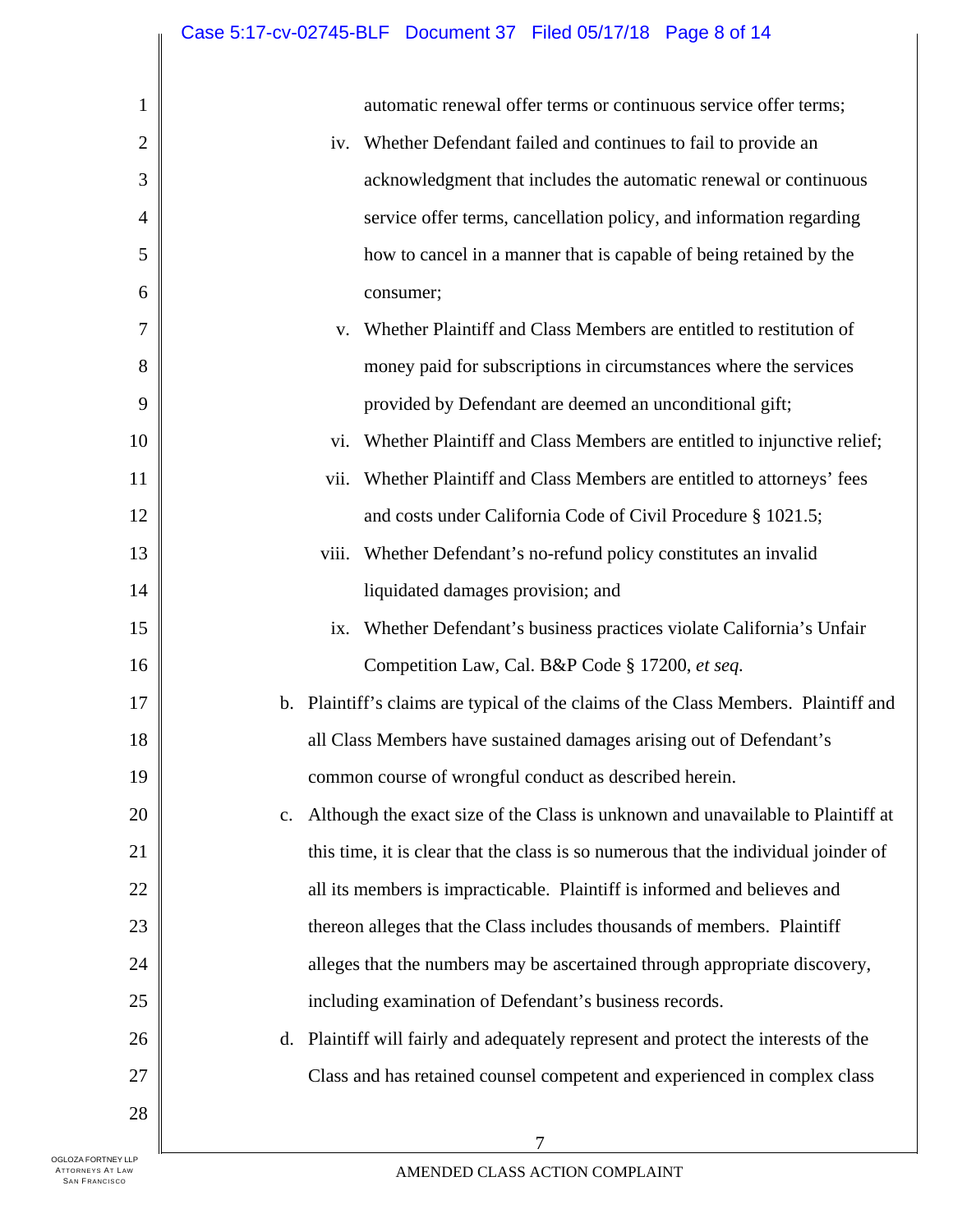| 1              | actions. Plaintiff has no interests antagonistic to those of the Class and has no                  |  |  |
|----------------|----------------------------------------------------------------------------------------------------|--|--|
| $\overline{2}$ | conflicts of interest with other putative Class Members.                                           |  |  |
| 3              | Class proceedings are superior to all other available methods for the fair and<br>e.               |  |  |
| 4              | efficient adjudication of this controversy because joinder of all parties is                       |  |  |
| 5              | impracticable. The damages suffered by individual Class Members will likely                        |  |  |
| 6              | be relatively small, particularly given the burdensome and expensive nature of                     |  |  |
| 7              | individual prosecution of complex litigation compelled by Defendant's                              |  |  |
| 8              | conduct. Conducting this litigation as a class action will conserve the                            |  |  |
| 9              | resources of both parties and the court system, result in fewer management                         |  |  |
| 10             | difficulties, and protect the rights of each Class Member.                                         |  |  |
| 11             | <b>FIRST CAUSE OF ACTION</b>                                                                       |  |  |
| 12             | <b>Violations of California's Unfair Competition Law</b>                                           |  |  |
| 13             | (Cal. B&P Code § 17200, et seq.)                                                                   |  |  |
| 14             | 35.<br>Plaintiff realleges and incorporates by reference the foregoing allegations as if           |  |  |
| 15             | fully stated herein.                                                                               |  |  |
| 16             | Cal. B&P Code § 17200, et seq. ("UCL") makes actionable all unfair, unlawful,<br>36.               |  |  |
| 17             | and fraudulent business practices. Cal. B&P Code § 17204 allows "a person who has suffered         |  |  |
| 18             | injury in fact and has lost money or property" to prosecute a civil action for violation of the    |  |  |
| 19             | $\parallel$ UCL.                                                                                   |  |  |
| 20             | By and through its conduct alleged in this Complaint, Defendant has engaged in<br>37.              |  |  |
| 21             | business practices that constitute unlawful and unfair business practices prohibited under Section |  |  |
| 22             | 17200 and common law.                                                                              |  |  |
| 23             | <b>California Automatic Renewal Law Violations</b><br>A.                                           |  |  |
| 24             | 38.<br>Defendant failed and continues to fail to comply with the requirements of                   |  |  |
| 25             | California's Automatic Renewal Law, Cal. B&P Code §§ $17602(a)(1) - (3)$ and $17602(b)$ .          |  |  |
| 26             | Through its sale of subscriptions on Rivals' website, Defendant has engaged in<br>39.              |  |  |
| 27             | the practice of making automatic renewal offers and continuous service offers, as those terms are  |  |  |
| 28             |                                                                                                    |  |  |
|                | 8                                                                                                  |  |  |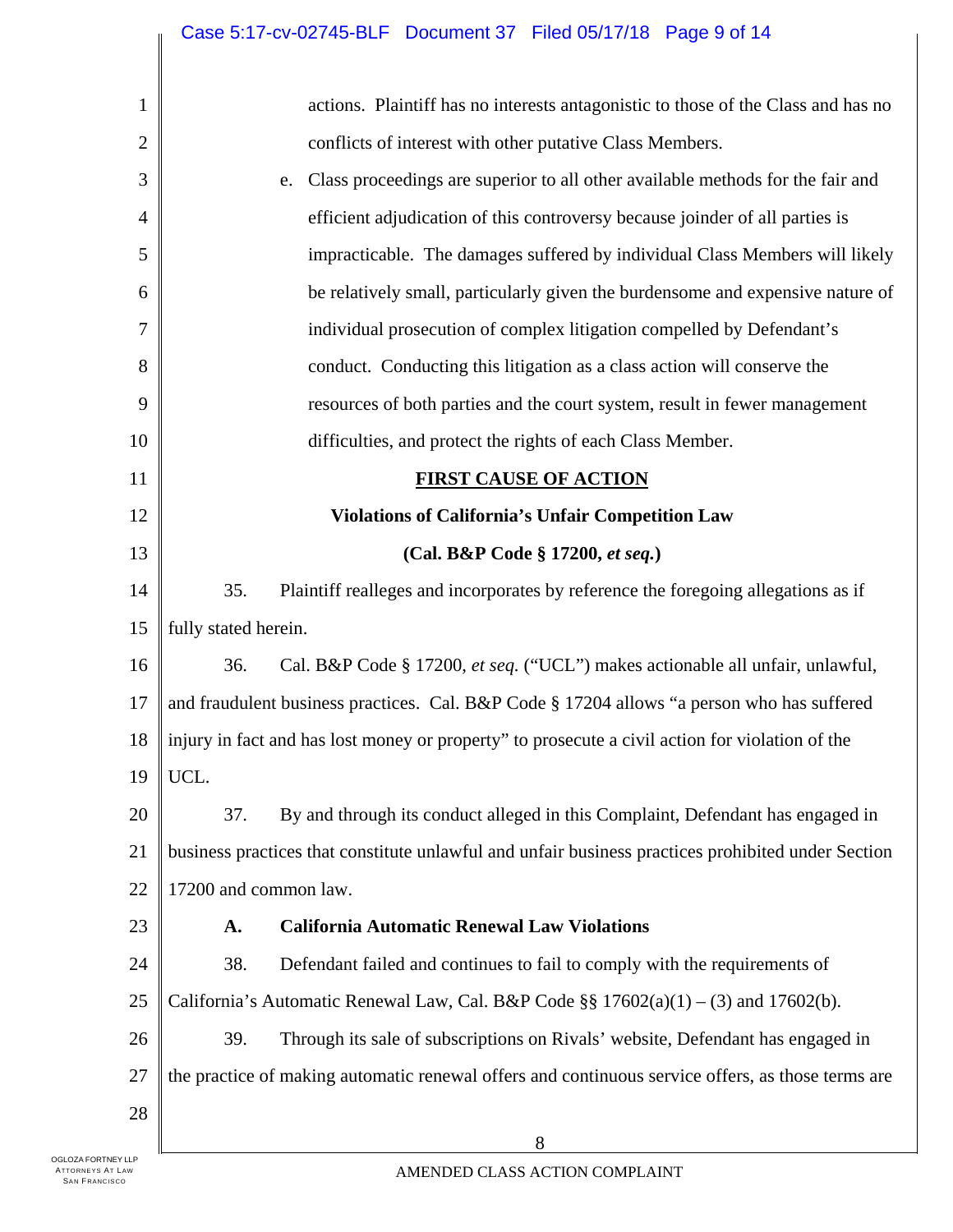#### Case 5:17-cv-02745-BLF Document 37 Filed 05/17/18 Page 10 of 14

1 defined by Cal. B&P Code § 17600, *et seq*., to California consumers and the general public.

- 2 3 40. Plaintiff Guo is a California consumer, as defined by Cal. B&P Code § 17600, *et seq*.
- 4 5 6 7 8 41. Defendant's website fails to clearly and conspicuously state that the monthly or annual Rivals subscription will continue until the consumer cancels, in violation of Cal. B&P Code  $\S 17602(a)(1)$ . Defendant's renewal policy is not in visual proximity to the request for consent to the offer: Defendant's renewal policy is not described anywhere on the page where users register for a subscription and "Finish Strong" to complete registration.
- 9 10 11 12 13 14 15 16 17 18 19 42. Once on the separate webpage entitled "Terms of Service," Rivals' renewal policy is likewise not stated in a clear and conspicuous manner. The policy is buried in a lengthy document. It is not stated in a manner that clearly calls attention to the language: it is not in larger type than the surrounding text, or in contrasting type, font, or color to the surrounding text of the same size, or set off from the surrounding text of the same size by symbols or other marks. 43. Defendant failed to obtain the user's affirmative consent to the subscription agreement containing the automatic renewal offer terms or continuous service offer terms, in violation of Cal. B&P Code § 17602(a)(2). On the registration page, the statement "I have read and consent to the Yahoo! Terms of Service, Additional Rivals.com Terms of Service, and Yahoo! Privacy Policy" is pre-checked. The registration page itself does not contain the automatic renewal and continuous service offer terms.
- 20 21 22 23 44. Defendant failed to provide an acknowledgment that includes its automatic renewal or continuous service offer terms, in violation of Cal. B&P Code  $\S 17602(a)(3)$ . The registration page where the consumer consents to purchasing a Rivals subscription does not include information clarifying that the subscription will be automatically renewed.
- 24 25 26 27 45. Defendant failed to provide an acknowledgment that includes its cancellation policy. Although Defendant's cancellation policy is stated in Additional Rivals.com Terms of Service, to access the Additional Rivals.com Terms of Service, the registrant must access another webpage by clicking "Additional Rivals.com Terms of Service" in the pre-checked sentence "I
- 28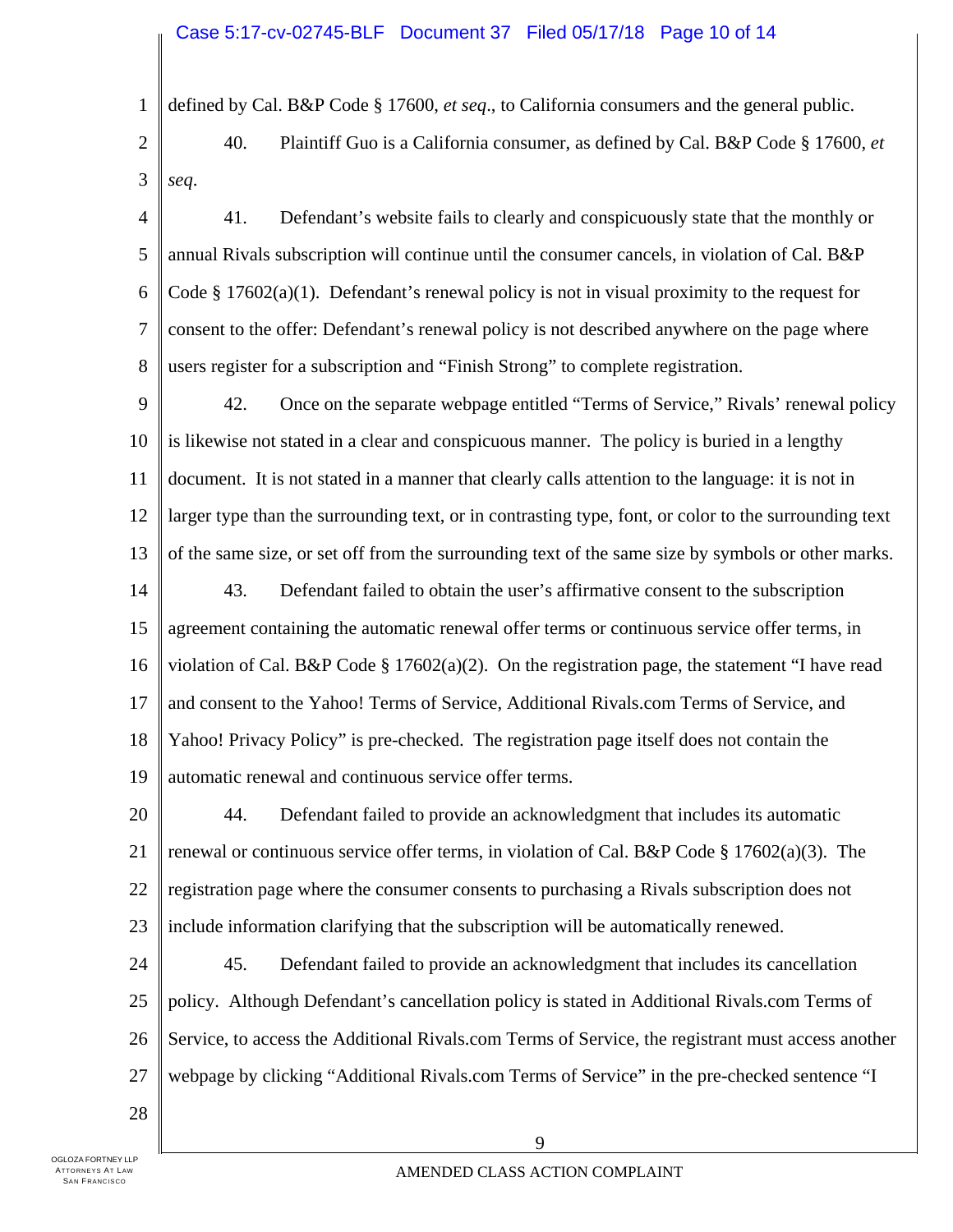#### Case 5:17-cv-02745-BLF Document 37 Filed 05/17/18 Page 11 of 14

1 2 3 4 5 6 have read and consent to the Yahoo! Terms of Service, Additional Rivals.com Terms of Service, and Yahoo! Privacy Policy," and the policy is buried in a lengthy document. The cancellation policy is not displayed on the registration page in a manner that is capable of being retained by the consumer. 46. Defendant failed to provide an acknowledgment that includes information regarding how to cancel subscriptions, in violation of Cal. B&P Code § 17602(b). Neither the

7 8 registration page nor the Additional Rivals.com Terms of Service include information regarding how to cancel subscriptions. Neither webpage includes a toll-free telephone number, electronic

9 mail address, or any other cost-effective, timely, and easy-to-use mechanism for cancellation

10 pursuant to Cal. B&P Code § 17602(b).

11 12 47. Defendant charged, and continues to charge, Plaintiffs and Class Members for automatic renewal and continuous service of their Rivals subscriptions.

13 14 48. As a result of Defendant's violations of Cal. B&P Code § 17602, Defendant is subject to all applicable civil remedies under Cal. B&P Code § 17604.

15

16

### **B. Invalid Liquidated Damages Provision and Unfair Contract Terms Pertaining to Any Refund Request**

17 18 19 20 21 22 23 24 49. Pursuant to Rivals.com Additional Terms of Service, all subscription/membership fees are non-refundable. Regardless of the date of termination, there is no refund for any unused portion of the current subscription. Refusing to refund any of the subscription fee, regardless of how early during the subscription period the user terminates his or her subscription, is unreasonable. The contract does not represent an honest and genuine effort to estimate probable damages of early termination. A full-term subscription fee is a disproportionate estimate of any damage reasonably to be anticipated at the time the agreement was entered into. 50. Rivals' early termination fee is an invalid liquidated damages provision. The

25 terms in the Rivals.com Additional Terms of Service bear no reasonable relationship to the range

26 of actual damages that the parties could have anticipated would flow from a breach.

27 28 51. Rivals.com Additional Terms of Service further states that "[s]hould Subscriber request a refund which is denied for a valid reason under these Terms of Service, and should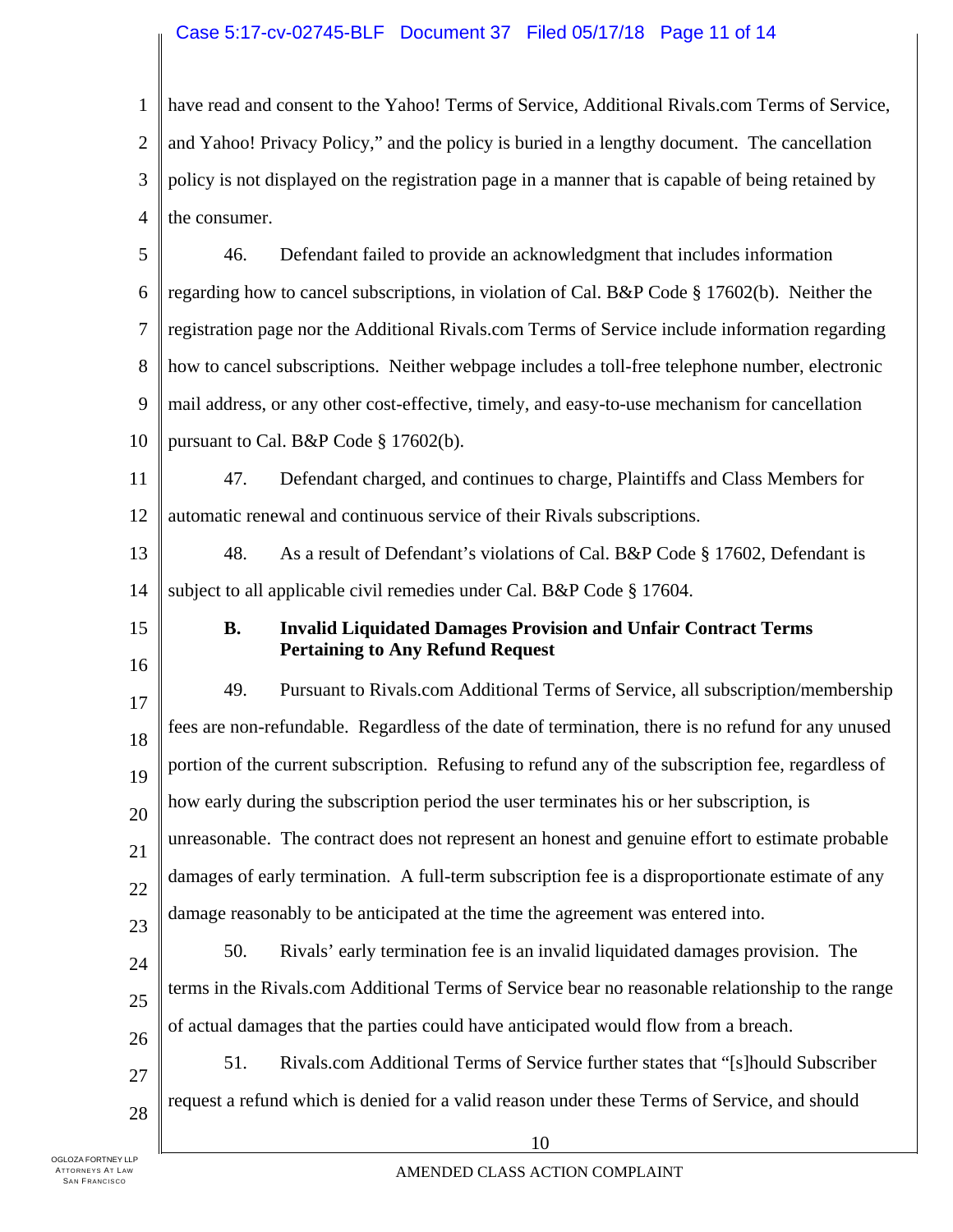# Case 5:17-cv-02745-BLF Document 37 Filed 05/17/18 Page 12 of 14

| $\mathbf{1}$   | Subscriber subsequently file a claim against Rivals, Rivals shall be entitled to collect from       |  |  |
|----------------|-----------------------------------------------------------------------------------------------------|--|--|
| $\mathbf{2}$   | Subscriber all costs (including attorneys fees) associated with defending such a claim." This       |  |  |
| 3              | prohibitive clause serves to intimidate consumers and prevent them from requesting refunds.         |  |  |
| $\overline{4}$ | As a direct, proximate, and foreseeable result of Defendant's wrongful conduct, as<br>52.           |  |  |
| 5              | alleged above, Plaintiff and Class Members suffered injury and are entitled to relief.              |  |  |
| 6              | Plaintiff and Class Members are entitled to restitution pursuant to Cal. B&P Code<br>53.            |  |  |
| 7              | § 17203 for all monies paid under the subscription agreements from four years prior to the filing   |  |  |
| 8              | of this complaint to the date of such restitution at rates specified by law. Defendant should be    |  |  |
| 9              | required to disgorge all profits and gains it has reaped and restore such profits and gains to      |  |  |
| 10             | Plaintiff and Class Members, from whom they were unlawfully taken.                                  |  |  |
| 11             | On information and belief, Defendant will continue to engage in the wrongful<br>54.                 |  |  |
| 12             | conduct described above unless permanently enjoined from doing so.                                  |  |  |
| 13             | Plaintiff, on behalf of himself and similarly situated Class Members, requests<br>55.               |  |  |
| 14             | relief as described below.                                                                          |  |  |
|                |                                                                                                     |  |  |
| 15             | <b>PRAYER</b>                                                                                       |  |  |
| 16             | WHEREFORE, Plaintiff and Class Members pray for relief as follows:                                  |  |  |
| 17             | That this action be certified as a Class Action, Plaintiff be appointed as<br>1.                    |  |  |
| 18             | representative of the Class, and Plaintiff's attorneys be appointed Class Counsel;                  |  |  |
| 19             | 2.<br>That the Court find and declare that Defendant has violated Cal. B&P Code §                   |  |  |
| 20             | $17602(a)(1)$ by failing to present the automatic renewal offer terms or continuous service offer   |  |  |
| 21             | terms in a clear and conspicuous manner before the subscription is fulfilled and in visual          |  |  |
| 22             | proximity to the request for consent to the offer;                                                  |  |  |
| 23             | 3.<br>That the Court find and declare that Defendant has violated Cal. B&P Code §                   |  |  |
| 24             | $17602(a)(2)$ by charging Plaintiff's and Class Members' credit cards without first obtaining their |  |  |
| 25             | affirmative consent to the agreement containing the automatic renewal offer terms or continuous     |  |  |
| 26             | service offer terms;                                                                                |  |  |
| 27             | 4.<br>That the Court find and declare that Defendant has violated Cal. B&P Code §                   |  |  |
| 28             |                                                                                                     |  |  |

 $\mathbb{L}$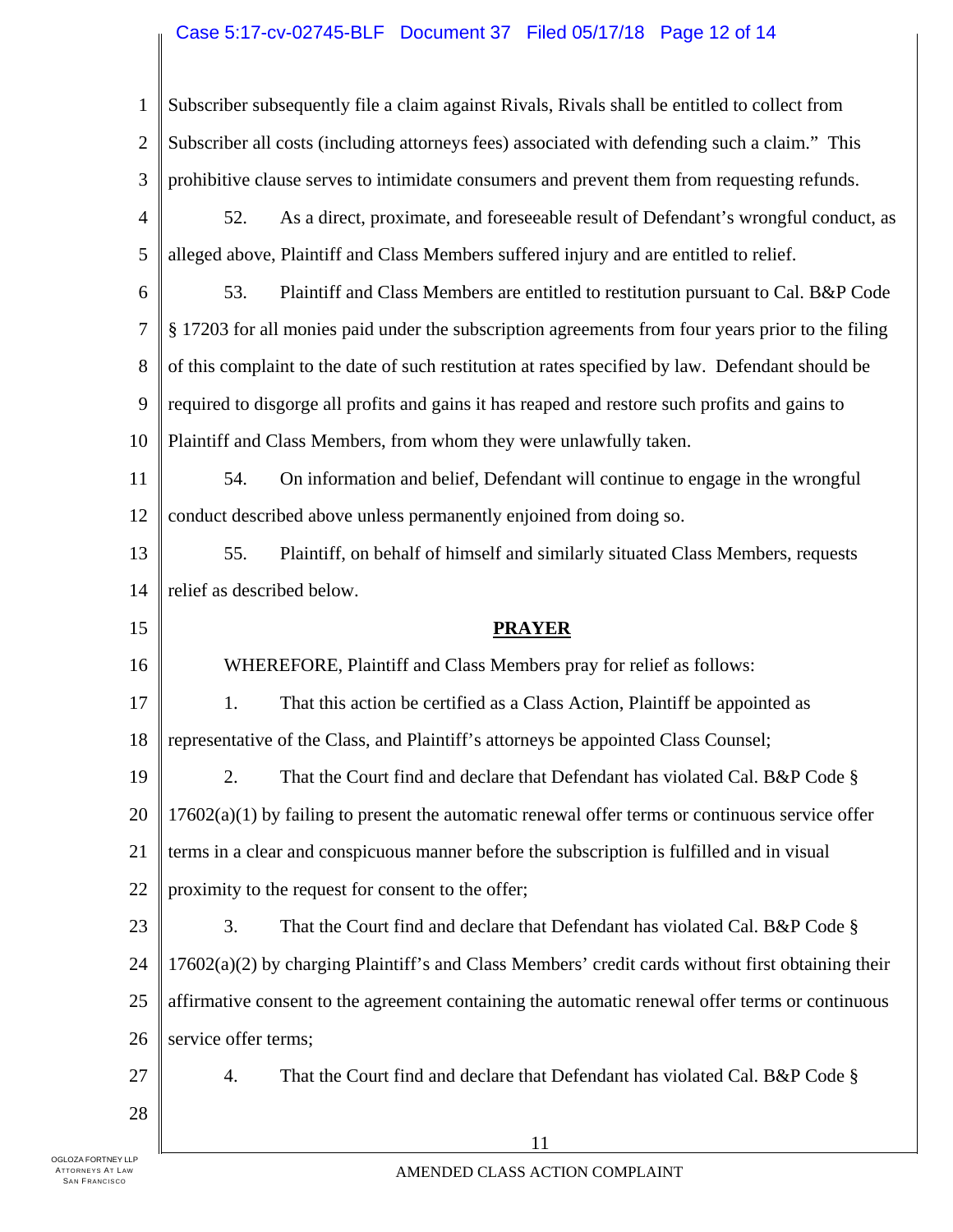## Case 5:17-cv-02745-BLF Document 37 Filed 05/17/18 Page 13 of 14

| $\mathbf{1}$   |                                                                          |                                            | $17602(a)(3)$ by failing to provide an acknowledgment that includes the automatic renewal or      |
|----------------|--------------------------------------------------------------------------|--------------------------------------------|---------------------------------------------------------------------------------------------------|
| $\overline{2}$ |                                                                          |                                            | continuous service offer terms, cancellation policy, and information regarding how to cancel in a |
| 3              |                                                                          |                                            | manner that is capable of being retained by Plaintiff and Class Members;                          |
| 4              | 5.                                                                       |                                            | That the Court find and declare that Defendant has violated the UCL and                           |
| 5              |                                                                          |                                            | committed unfair and unlawful business practices by violating Cal. B&P Code § 17602;              |
| 6              | 6.                                                                       |                                            | That the Court award to Plaintiff and Class Members full restitution in the amount                |
| $\overline{7}$ |                                                                          |                                            | of the subscription payments made by them, in an amount to be proven at trial;                    |
| 8              | 7.                                                                       |                                            | That Defendant be ordered to pay restitution to Plaintiff and Class Members due                   |
| 9              | to Defendant's UCL violations, pursuant to Cal. B&P Code §§ 17202-17205; |                                            |                                                                                                   |
| 10             | 8.                                                                       |                                            | That the Court find that Plaintiffs and Class Members are entitled to injunctive                  |
| 11             |                                                                          | relief, pursuant to Cal. B&P Code § 17535; |                                                                                                   |
| 12             | 9.                                                                       |                                            | That Plaintiff and Class Members be awarded reasonable attorneys' fees and costs                  |
| 13             | associated with this action as permitted by statute; and                 |                                            |                                                                                                   |
| 14             | 10.                                                                      |                                            | For such other and further relief as the Court may deem proper.                                   |
| 15             |                                                                          |                                            |                                                                                                   |
| 16             | Dated: March 17, 2018                                                    |                                            | <b>OGLOZA FORTNEY LLP</b>                                                                         |
| 17             |                                                                          |                                            |                                                                                                   |
| 18             |                                                                          |                                            | By $\frac{1}{s}$ Darius Ogloza                                                                    |
| 19             |                                                                          |                                            | <b>DARIUS OGLOZA</b><br>Attorneys for Plaintiff Yuan Guo                                          |
| 20             |                                                                          |                                            |                                                                                                   |
| 21             |                                                                          |                                            |                                                                                                   |
| 22             |                                                                          |                                            |                                                                                                   |
| 23             |                                                                          |                                            |                                                                                                   |
| 24             |                                                                          |                                            |                                                                                                   |
| 25             |                                                                          |                                            |                                                                                                   |
| 26             |                                                                          |                                            |                                                                                                   |
| 27             |                                                                          |                                            |                                                                                                   |
| 28             |                                                                          |                                            |                                                                                                   |
| 'LLP           |                                                                          |                                            | 12                                                                                                |